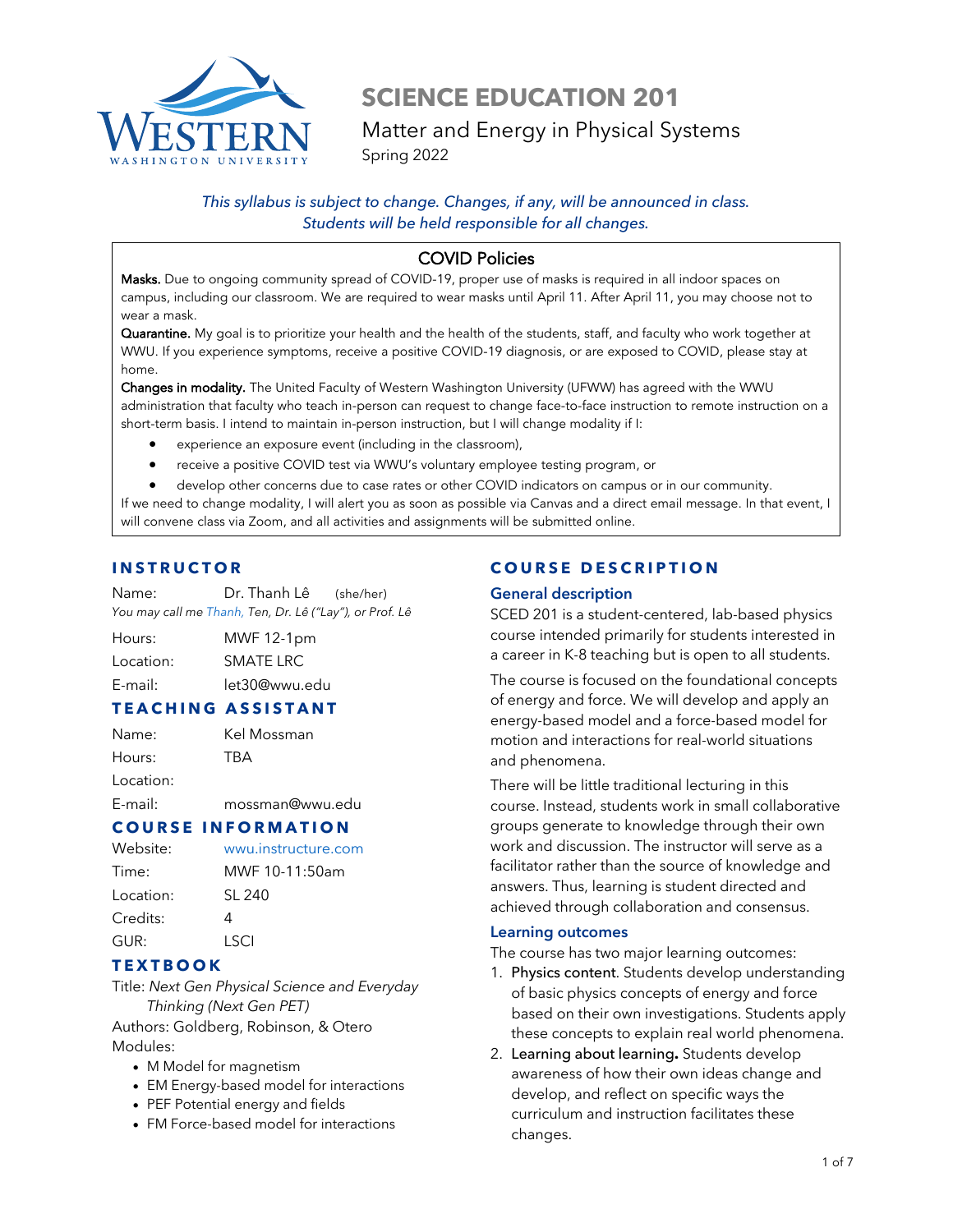#### **GUR LSCI**

SCED 201 fulfils the LSCI GUR. The course contributes to your Core Lnowledge Literacy focused on Quantitative, Scientific, & Technological Literacy and Core Practice Literacy focused on Creative & Problem-Solving literacy through building energy and force based models to describe and explain the underlying physics concepts and principles for a wide variety of physical phenomena and use the fundamental principles to predict the behavior of physical systems.



# **COURSE STRUCTURE**

#### **Course materials**

The course materials – *NextGen PET* – are not a traditional textbook. Instead, they are more like a workbook, with sequences of questions and experiments. As you work through these, you will record your ideas, predictions, and observations. You will add more to this "lab notebook" during the full-class discussions – to describe how you are modifying or expanding your thinking based on the ideas of other students in the class.

The questions in the NextGen PET units, together with your written answers and explanations, form the "textbook" for the course and will be the primary written resource for your learning. A highquality lab notebook will contain clear statements of the consensus scientific ideas the class has developed, as well as the steps that you personally took to come to an understanding of these ideas.

You will draw on your lab notebook when completing homework, studying for exam, and writing learning reflection papers.

#### **Role of the instructors**

The professor and TA will provide guidance and facilitate your work. Some specific roles include reflecting student ideas back to the class for further discussion, asking questions to draw out and clarify student ideas, summarizing ideas that have emerged in class discussion, and providing feedback on students' work. The instructors will provide feedback on student ideas and guide next steps in learning.

#### **Time commitment per week**

| Course element                  | Time          |
|---------------------------------|---------------|
| Class time                      | 5.5 h         |
| Outside class time assignments* | $3.5 - 5.5 h$ |
| <b>TOTAL</b>                    | $9-11h$       |

\* You should expect to work, on average, one hour outside of class for every hour of class time.

# **C OURSE POLICIES**

#### **Attendance**

Because of the collaborative nature of this class, it is important to attend all Zoom class meetings and arrive on time. Your learning depends on being present and participating. In addition, your partners are depending on you.

You can miss up to four (4) classes with no penalty. Each additional absence will drop your course grade a full letter grade. See the grading contract for more details.

There are many reasons why a student will miss a class, and you aren't obligated to provide me with an excuse for your absence. You may contact me if you feel it is necessary; for missed work, see Canvas which will is updated with class summaries and assignment deadlines.

#### **Communication**

I use Canvas announcements to communicate to the whole class and email to communicate with individual students. You are expected to check your WWU e-mail account and Canvas daily.

#### **Expectation of respect**

All of us are responsible for being respectful of everyone in this class, including during work group time when I am not present. I expect all students to make their best efforts to pronounce one another's names correctly, and to respect one another's personal pronouns. It is important that we listen and engage respectfully with each other to maintain an inclusive and supportive learning environment.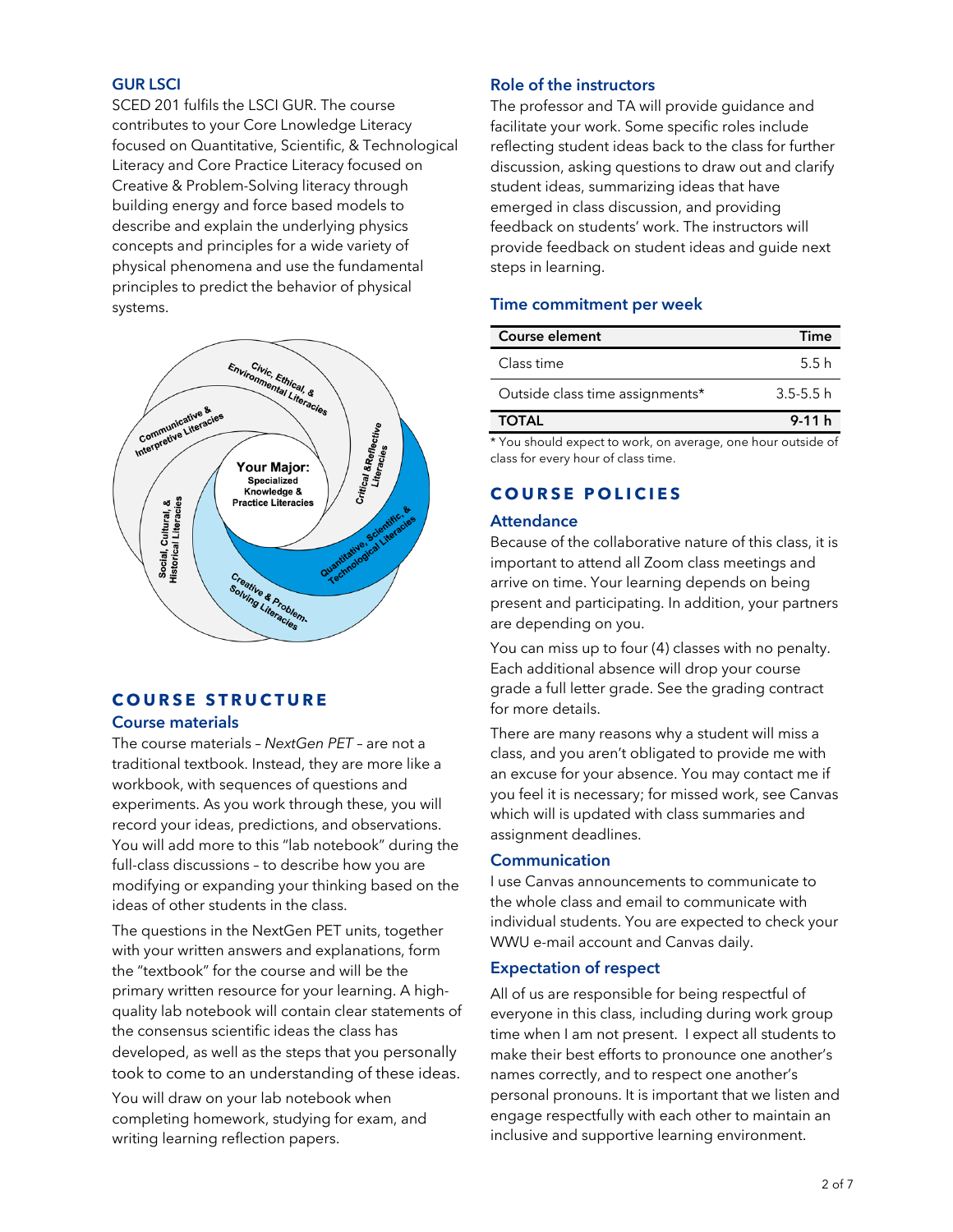# **Labor-based grading contract for SCED 201**

I will use a labor-based grading contract to calculate your final course grade. I use Asao Inou's framework (*Labor-Based Grading Contracts).* This grading contract is based on Dimitri Dounas-Frazer's contract from his SCED 201 course.

#### **What is a labor-based grading contract?**

This document is our labor-based grading contract, and it outlines the basic guidelines of our contract.

*This means if you do the labor asked in the spirit it is asked and submit all work in the manner it is asked, then you will receive a final grade of a B+ no matter what I think of your work or what your peers think of your work.*

We will reexamine this document during week 5 of the quarter to make sure it fair to everyone.

#### **Why use a labor-based grading contract?**

I previously used a conventional grading scheme that focused on students' mastery of the physics concepts with some consideration of student labor (or effort). I noticed, as Inoue argues, that conventional grading schemes can discourage students from taking risks and learning through failure. In addition, they can orientate students towards outcomes rather than the learning processes, so that students tend to focus more on acquiring points than on their own learning. Any grading scheme has drawbacks, but I'm convinced by Inoue that labor-based grading – the amount of labor students are willing and able to do – is a fairer way to calculate final grades.

In SCED 201, my goal is to cultivate a learning environment that focuses on and rewards effort, process, and feedback. I will pay attention to your ideas as they are articulated during class discussions, written assignments, and conversations with me via email or during office hours. I commit to providing feedback on your scientific thought and practice, often in the form of guiding questions.

#### **What counts as labor?**

Your default grade in SCED 201 is a B (or 3.00 on a 4.00 scale). If you do all the labor that is expected of you, you will earn a B. These requirements include coming to class prepared to learn, participating fully during class, embracing the spirit of learning physics from and with your peers, and completing outof-class assignments, take-home midterm exams, and a final exam. It will not matter what your peers and I think of your work; if you put in the labor, you are guaranteed a B for the course. If you miss class, turn in assignments late, or forget to do assignments, you will get a lower grade.

#### **LABOR REQUIREMENTS**

Attending our classes, participating fully, and completing all the outlined tasks on time and in the spirit of learning constitute the labor requirements for a B in SCED 201.

I am aware that actively engaging with other students may pose a barrier to accessible learning for some people, and I understand that there are barriers to obtaining official accommodations from the university.

I am willing to work with students on a one-onone basis to amend this labor contract through a shared understanding of what types of participation, collaboration, and individual work are accessible and equitable for you.

Note: In my transition to a labor-based grading contract from my conventional grading scheme, I haven't added assignments to the course. Homework, quizzes, and exams are no longer graded with a numerical score. Rather you receive feedback with strengths and suggestions for improvements.

#### **Surveys**

Two surveys are administered at start and end of the quarter. They help evaluate the impacts of the course on the class as a whole. Each survey takes approximately 30 minutes to complete.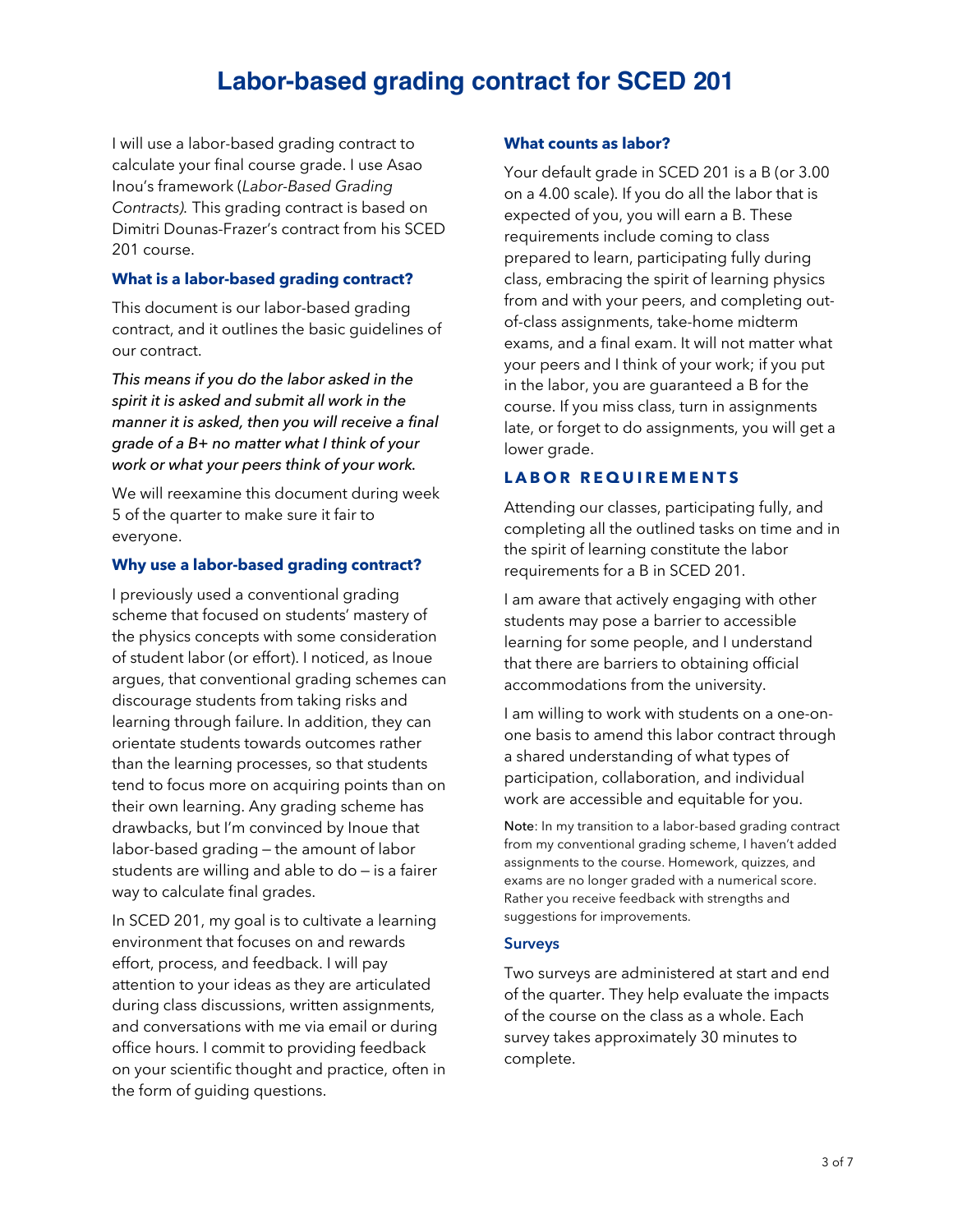#### **Participation**

In this course, students generate physics knowledge and understanding through a process of collaborative discovery. Active engagement is thus essential, and includes asking questions, responding to the questions of other students, and offering your own ideas. Engagement is critical both during small group work, as well as in the full class summarizing discussions, which occur at the end of each activity.

#### **Review assignments (~ 15 total)**

After most activities, there will a review assignment to reinforce ideas developed in the activities, provide practice applying the key ideas to new situations, and offer opportunities for feedback on your thinking.

#### **Extension activities (12 total)**

Extension activities are online multiple-choice that check understanding from class and introduce some new ideas. They will be assigned after we complete most activities, and they will be due at the start of the following class.

#### **Two participation commentaries**

You may write a 750-word essay reflecting on your engagement in SCED 201. The commentary should identify one aspect of your class participation that you think is going well and one aspect that could be improved. More details will be available on Canvas. You must write two (2) commentaries to perform enough extra labor to boost your grade. Participation commentaries will be due weeks 3 and 9.

#### **Written reflections (7 total)**

After five selected activities, you will complete a short reflection on Canvas about your classroom experiences. These take approximately 10-15 minutes per reflection.

#### **Midterms (2 total)**

There will be two midterms in weeks 4 and 7. Midterms will be assigned on a Friday and due the following Wednesday. You may refer to your notes and other materials from class as well as relevant resources online for midterms. After your midterm is returned, you will make revisions based on the feedback you received.

#### **Collaborative final exam**

During the schedule final time you will work in small groups to complete the collaborative final exam.

#### **I MPROVING YOUR GRADE**

You may choose to improve your grade by performing extra labor. I describe several items below which may count as extra labor. Other extra labor opportunities may Each item will boost your grade by a third of a letter grade: from B to B+, B+ to A−, or A− to A.

#### **Four (4) extra discussions about physics**

At any point after week 1, you may attend either the professor's office hours or the teaching assistant's office hours to discuss topics or assignments from class. You must come prepared with questions of your own, and you must review all relevant class materials beforehand. You must attend office hours at least four (4) times for 15 minutes in order to perform enough extra labor to boost your grade. At least three (2) discussions must be with me (Thanh). Discussions about course logistics or degree requirements do not count as discussions about physics.

#### **Two learning commentaries**

You may write a 750-word essay reflecting on your understanding of the magnetic model, energy- or force-based models of interactions. The commentary should use evidence from your homework, quizzes, and midterm to provide evidence for changes in your understanding over time. More details will be available on Canvas. You must write two (2) commentaries to perform enough extra labor to boost your grade. Learning commentaries will be due in weeks 5 and 10.

#### **Three explanations of physical phenomena**

On the two midterms and the final, you may provide a scientific explanation for a phenomenon of your choice. You must describe a phenomenon, pose a question, and describe your answer using diagrams, graphs, and written narratives. More details will be available on the exams. You must respond to the optional prompts on all three exams to perform enough extra labor to boost your grade.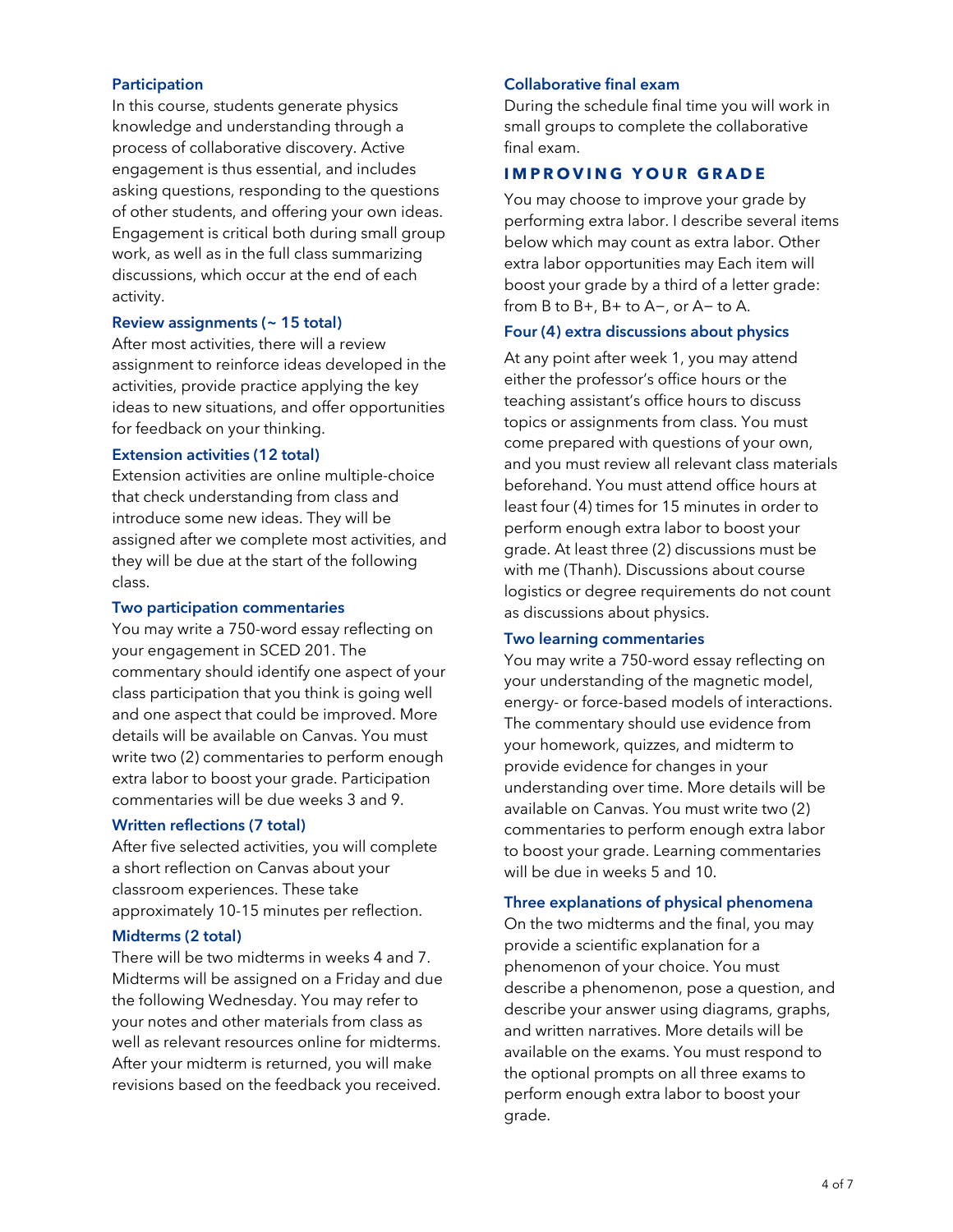#### **Some other labor that benefits the class**

Do you want to demonstrate your physics knowledge through art, music, or performance? Are you interested in economic, social, or political aspects of physics? Would you like to create a lesson plan for teaching children how to make and interpret graphs? If you have an idea, let me know. We will plan it together so that the amount of labor is appropriate.

#### **GRADING SCALE**

If you show up to class and complete your work on time, you are guaranteed a B in the class. There are many legitimate reasons why you might skip a class or miss a deadline. You can miss a small number of classes or deadlines and still receive a B grade. However, too many missed classes, late arrivals, or missed deadlines will result in a grade reduction.

- **Late assignments** are assignments that are submitted after the deadline.
- § **Missed assignments** are assignments that are submitted 3 days after the due date. Missed work is a more serious mark against your contract because its absence negatively impacts you and your classmates for multiple class meetings.
- **Ignored assignments** are assignments for which I have no record of you doing the work or turning it in.

You may improve your grade by completing extra labor, as described on the previous page. If you are performing labor at the B level, extra labor will improve your grade as follows:

- 1 extra item  $=$  course grade of B+
- 2 extra items = course grade of A−
- $\bullet$  3 extra items  $=$  course grade of A

If you are working toward a baseline lower than a B due to missed classes or assignments, you may complete more than 3 extra items to continue to raise your grade.

#### **Mulligan**

A mulligan is an extra chance. If you are unable to meet some aspect of the labor contract, please come to me as soon as possible, hopefully before the contract is breached. I will consult with you to find a fair and equitable arrangement. You may use a mulligan only once in the quarter. Please keep in mind that the labor contract is a public and social agreement, and it is my job to ensure that whatever arrangements we make will not be unfair to the other students in the course.

#### **Exemplary labor**

At the end of the quarter, if you have not missed any classes or deadlines and have not used a mulligan, then you will earn an extra third of a letter grade (equal to one extra item) on your final grade. This rule is meant to reward students who engage in all the labor required for the course in the fullest spirit asked of them.

| Letter | <b>Numerical</b> | <b>Missed</b> | Late        | Missed      | Ignored     |
|--------|------------------|---------------|-------------|-------------|-------------|
| grade  | equivalent       | classes       | assignments | assignments | assignments |
| B      | 3.00             | $0 - 4$       | $0 - 4$     | $0 - 2$     |             |
| $B -$  | 2.67             | $0 - 4$       | 5           | 3           |             |
| $C+$   | 2.33             | 5             | 6           |             |             |
| C      | 2.00             | 5             |             | 5           |             |
| $C-$   | 1.67             | 5             | 8           | 6           | O           |
| $D+$   | 1.33             | 5             | 9           |             |             |
| D      | 1.00             | 6             | 10          | 8           |             |
| $D-$   | 0.67             | 6             | 11          | 9           |             |
| F/Z    | 0.00             | 7 or more     | 12 or more  | 10 or more  | 1 or more   |

#### **FINAL GRADE CALCULATIONS**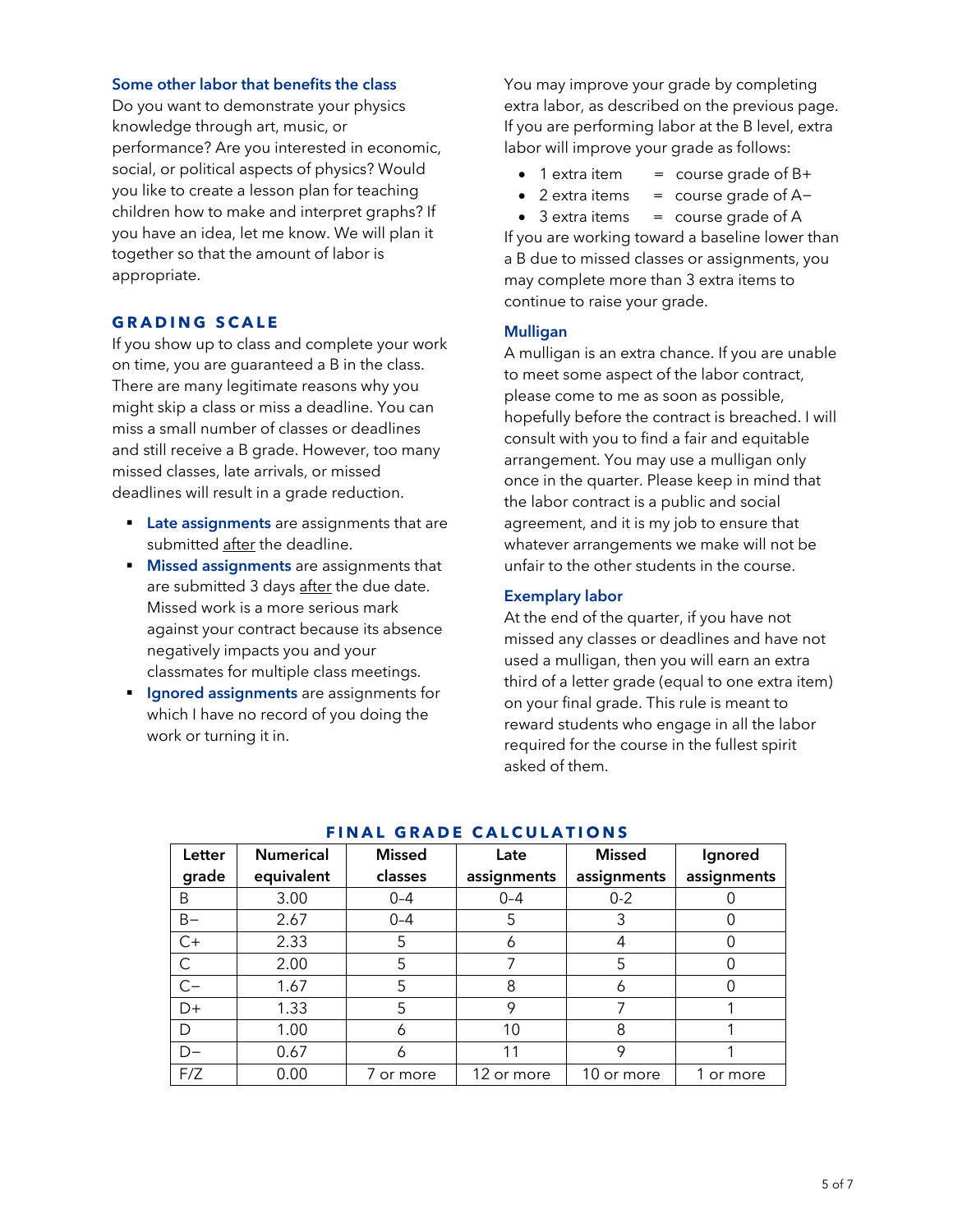# **TENTATIVE SCHEDULE**

| Week                                                        | Dates<br>Activity                                  |               |                                                                                  | Assignments (due on this day)             |  |
|-------------------------------------------------------------|----------------------------------------------------|---------------|----------------------------------------------------------------------------------|-------------------------------------------|--|
|                                                             | W                                                  | Mar 30        | UM A1 - Modeling & the mystery tube                                              |                                           |  |
| 1                                                           | F                                                  | Apr 1         | UM A2 - Exploring magnetic effects                                               |                                           |  |
|                                                             | M                                                  | Apr 4         | UM A3 - Developing a model for magnetism                                         | Precourse assessment (required)           |  |
| 2                                                           | UM A4 - A better model for magnetism<br>W<br>Apr 6 |               |                                                                                  | Extension #1 (required)                   |  |
|                                                             | F                                                  | Apr 8         | UM A5 - Explaining magnetic phenomena                                            | Review assignment #1 (required)           |  |
|                                                             | M                                                  | Apr 11        | <b>Review UM</b>                                                                 | Extension #2 (required)                   |  |
| 3                                                           | W                                                  | Apr 13        | EM A1 - Interactions and motion                                                  | Review assignment #2 (required)           |  |
|                                                             | F                                                  | Apr 15        |                                                                                  | Extension #3 (required)                   |  |
|                                                             |                                                    |               | EM A2 - Motion and energy                                                        | Participation commentary #1 (extra labor) |  |
|                                                             | M                                                  | Apr 18        | EM A3 – Slowing and stopping                                                     | Review assignment #2 (required)           |  |
|                                                             |                                                    |               |                                                                                  | Extension #4 (required)                   |  |
| 4                                                           |                                                    |               |                                                                                  | Exam #1 (required)                        |  |
|                                                             | W                                                  | Apr 20        | EM A4 - Warming and cooling                                                      | Review assignment #3 (required)           |  |
|                                                             |                                                    |               |                                                                                  | Extension #5 (required)                   |  |
|                                                             | F                                                  | Apr 22        | EM A5 - Keeping track of energy in electric circuit interactions                 | Review assignment #4 (required)           |  |
|                                                             | M                                                  | Apr 25        | EM A6 – More on keeping track of energy                                          | Learning commentary #1 (extra labor)      |  |
|                                                             | 5<br>W<br>Apr 27<br>EM A7 – Conservation of energy |               |                                                                                  | Review assignment #5 (required)           |  |
|                                                             | F                                                  | Apr 29        | <b>Review EM</b>                                                                 | Review assignment #6 (required)           |  |
|                                                             | M                                                  | May 2         | PEF A1 – Elastic objects and energy                                              |                                           |  |
| 6                                                           | W                                                  | May 4         | PEF A2 – Comparing magnetic and static electric interactions                     | Review assignment #7 (required)           |  |
|                                                             |                                                    |               |                                                                                  | Extension #6 (required)                   |  |
|                                                             | F                                                  | May 4         | Extension #7 (required)<br>PEF A3 – Magnetic and static electricity interactions |                                           |  |
|                                                             | M                                                  | May 9         | PEF A4 - Gravitational interaction                                               | Extension #8 (required)                   |  |
| $\overline{7}$                                              | W                                                  | May 11        | <b>Energy Theatre</b>                                                            | Review assignment #8 (required)           |  |
|                                                             | F                                                  | May 13        | <b>Review PEF</b>                                                                |                                           |  |
|                                                             | M                                                  | May 16        | FM A1 - Interactions and forces                                                  | Exam #2 (required)                        |  |
| 8                                                           | W                                                  | May 18        | FM A2 - Motion with continuous force                                             | Extension #9 (required)                   |  |
|                                                             | F                                                  |               | FM A3 - Pushes and slowing down                                                  | Review assignment #9 (required)           |  |
|                                                             |                                                    | May 20        |                                                                                  | Extension #10 (required)                  |  |
|                                                             | M                                                  | May 23        | FM A4 - Forces and friction                                                      | Participation commentary #2 (extra labor) |  |
| 9                                                           | W                                                  | May 25        | FM A5 - Changing force strength and mass                                         | Extension #11                             |  |
|                                                             | F                                                  | May 27        |                                                                                  | Review assignment #10                     |  |
|                                                             |                                                    |               | FM A6 - Falling objects                                                          | Extension #12                             |  |
|                                                             | M                                                  | <b>May 30</b> | Memorial Day - No class                                                          |                                           |  |
| 10                                                          | W                                                  | June 1        | Review                                                                           | Learning commentary #2 (extra labor)      |  |
|                                                             | F                                                  | June 3        | Review                                                                           | Postcourse assessement (required)         |  |
| Final Collaborative Exam: Thursday, June 9 10:30 - 12:30 PM |                                                    |               |                                                                                  |                                           |  |